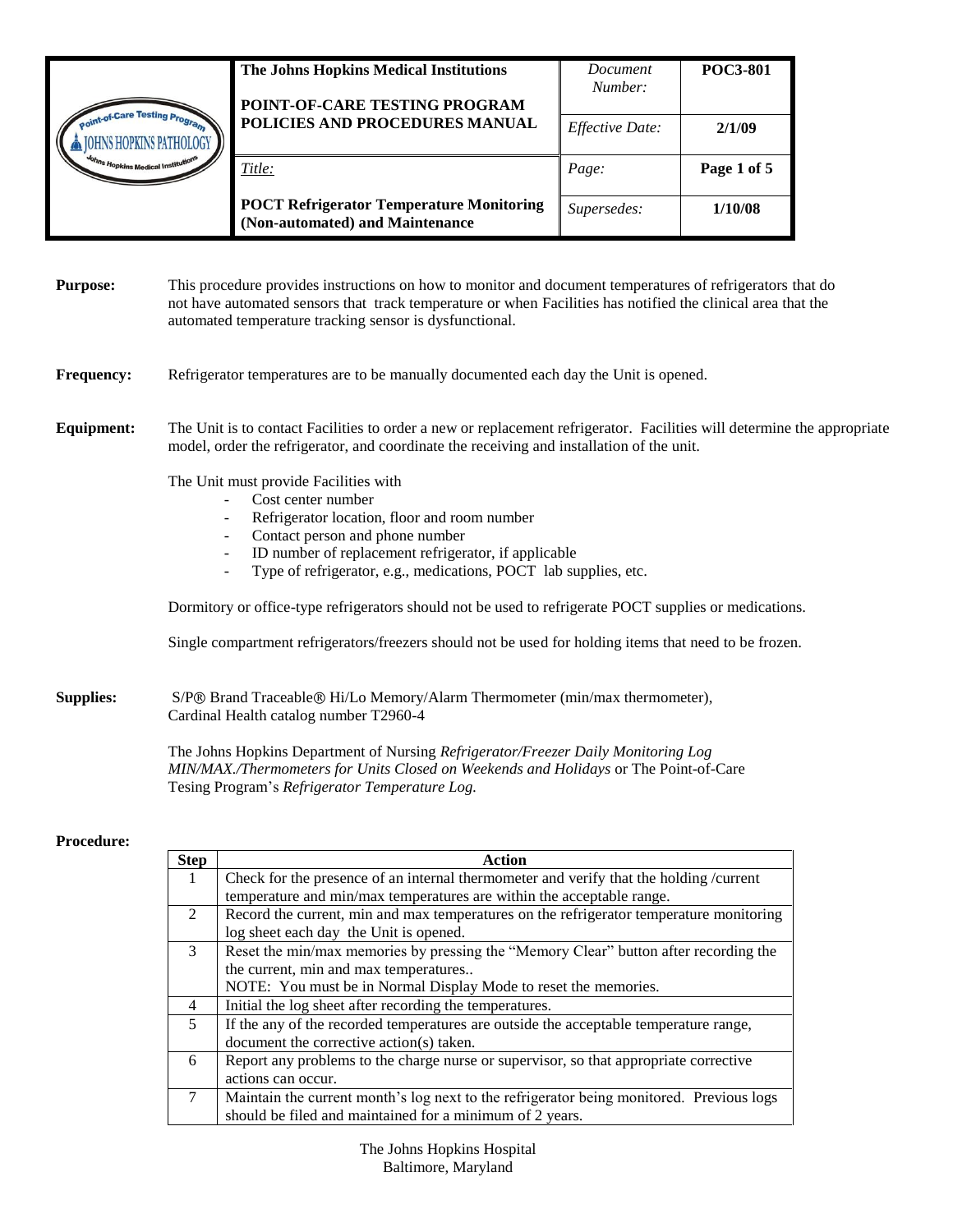|                                                               | The Johns Hopkins Medical Institutions<br>POINT-OF-CARE TESTING PROGRAM            | Document<br>Number: | <b>POC3-801</b> |
|---------------------------------------------------------------|------------------------------------------------------------------------------------|---------------------|-----------------|
| <b>Jint-of-Care Testing Pro.</b><br><b>SHOPKINS PATHOLOGY</b> | POLICIES AND PROCEDURES MANUAL                                                     | Effective Date:     | 2/1/09          |
| h <sub>ins Hopkins Medical Institution</sub>                  | Title:                                                                             | Page:               | Page 2 of 5     |
|                                                               | <b>POCT Refrigerator Temperature Monitoring</b><br>(Non-automated) and Maintenance | Supersedes:         | 1/10/08         |

**Acceptable Refrigerator Temperature Range:** 2-8 degrees Celsius; 36-46 degrees Fahrenheit

### **Corrective**

**Action(s):** If the problem can be immediately resolved, the Unit designee will fix the problem and document the steps taken on the refrigerator temperature monitoring log sheet. Examples of immediate resolutions include, but not limited to, the following:

- Refrigerator unplugged
- Door ajar
- Inventoried/stocked/removed supplies
- Removed overstock; rearranged supplies to improve air circulation; ensured refrigerator fan not blocked
- Adjusted thermostat

If the problem cannot be immediately resolved, the Unit designee will notify Facilities and will:

- Temporarily relocate the items in the refrigerator to another temperature monitored refrigerator on the Unit or a nearby location.
- Place a sign on the outside of the malfunctioning refrigerator alerting staff not to place items in the refrigerator and give location of the temporary replacement equipment.
- Document the following items on the refrigerator temperature monitoring log sheet:
	- Source of problem: list problem or state problem not identifiable.  $\bullet$
	- $\bullet$ Corrective action taken: list action taken- must state either how problem was fixed or that Facilities was notified.

Unit procedures should be followed for repair of malfunctioning equipment.

**Weekends, Holidays,** 

**Closures** If the Unit is not opened on weekends, holidays or is closed, record "weekend", "holiday" or "closed" in the columns on the refrigerator temperature monitoring log sheet where the temperatures are to be documented.

> The min and max temperatures recorded on the next day the Unit is opened will capture the range of temperatures over the period of time the Unit was closed.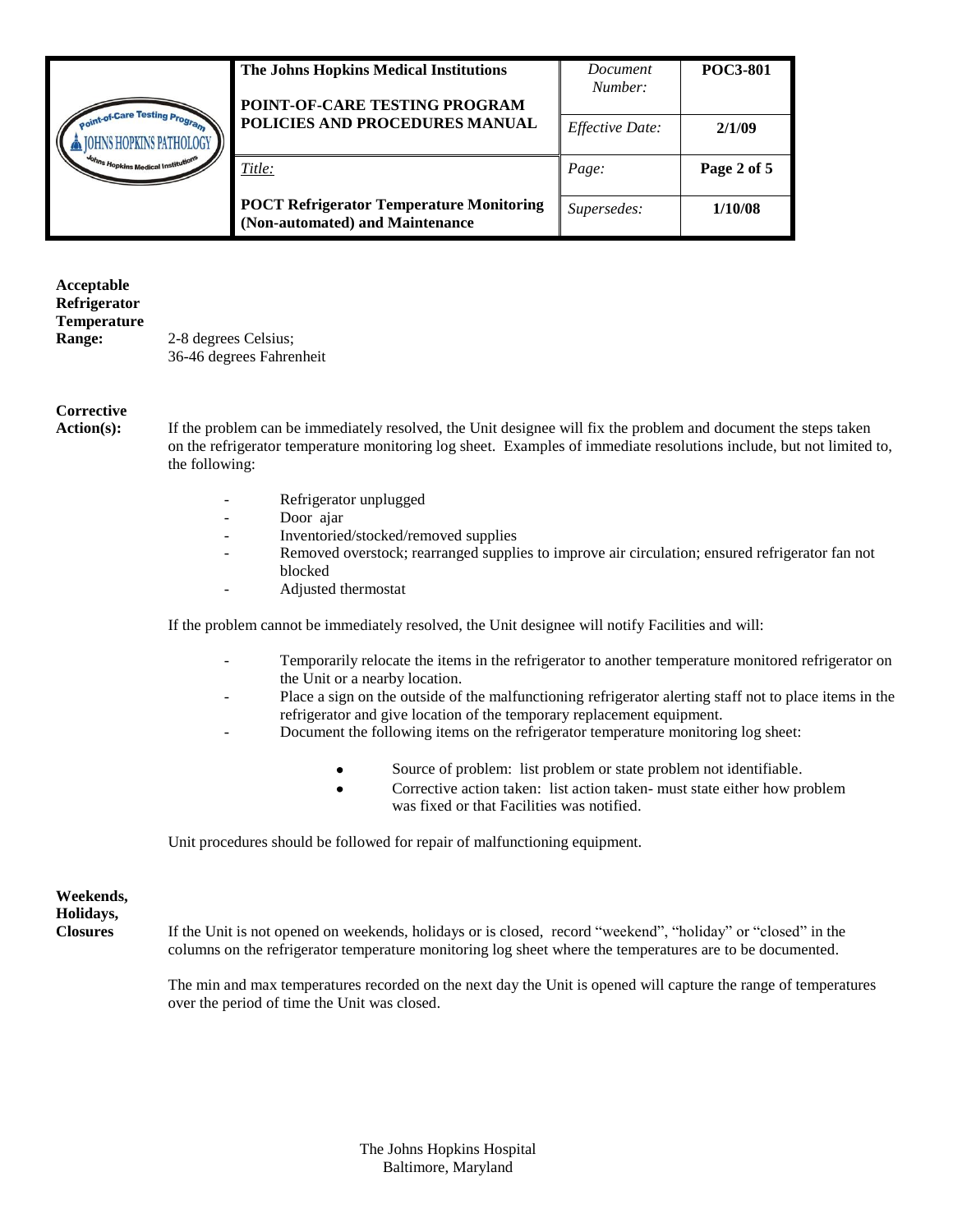|                                                          | The Johns Hopkins Medical Institutions                                             | Document<br>Number: | <b>POC3-801</b> |
|----------------------------------------------------------|------------------------------------------------------------------------------------|---------------------|-----------------|
|                                                          | POINT-OF-CARE TESTING PROGRAM                                                      |                     |                 |
| int-of-Care Testing Pron<br>HNS HOPKINS PATHOLOGY        | POLICIES AND PROCEDURES MANUAL                                                     | Effective Date:     | 2/1/09          |
| <sup>oh</sup> ns Hopkins Medical Institutio <sup>t</sup> | Title:                                                                             | Page:               | Page 3 of 5     |
|                                                          | <b>POCT Refrigerator Temperature Monitoring</b><br>(Non-automated) and Maintenance | Supersedes:         | 1/10/08         |

# **Equipment**

On a daily basis, a designated staff member will:

- Check refrigerator temperature
- Discard outdated products
- Wipe up spills.
- Organize refrigerator

### **Refrigerator**

**Cleaning:** The refrigerators will be cleaned per Unit standard and as necessary. Specimens and body fluid spills will be wiped up immediately.

## **Cleaning**

**Procedure:**

| <b>Step</b>    | <b>Action</b>                                                                                  |
|----------------|------------------------------------------------------------------------------------------------|
|                | Gather cleaning supplies:                                                                      |
|                | a. Gloves                                                                                      |
|                | b. Disposable basin                                                                            |
|                | c. Approved germicidal solution                                                                |
|                | d. One ounce measuring cup                                                                     |
|                | e. Blue underpads                                                                              |
|                | f. Disposable washcloths                                                                       |
| 2              | Don gloves                                                                                     |
| 3              | Fill basin with one gallon of water                                                            |
| $\overline{4}$ | Add 1 ounce of approved germicidal solution                                                    |
| $\overline{5}$ | Place one underpad on the floor to absorb any spillage.                                        |
| 6              | Empty contents of the refrigerator and place on second blue pad.                               |
| 7              | Remove shelves and place on third blue pad.                                                    |
| 8              | If there is ice build-up in the freezer shut it off and allow it to defrost.                   |
| 9              | With cloth that has been in the cleaning solution, wipe the interior and exterior of the unit. |
| 10             | Dry with a clean cloth.                                                                        |
| 11             | Thoroughly scrub the shelves.                                                                  |
| 12             | Dry with a clean cloth.                                                                        |
| 13             | Wipe the door gaskets including all crevices and dry with a clean cloth.                       |
| 14             | Replace shelves and return contents to the refrigerator, placing newest stock to the back.     |
| 15             | Discard water and germicide.                                                                   |
| 16             | Dispose of underpads, basin, and washcloths in approved receptacles.                           |
| 17             | Remove gloves.                                                                                 |
| 18             | Wash hands according to procedure.                                                             |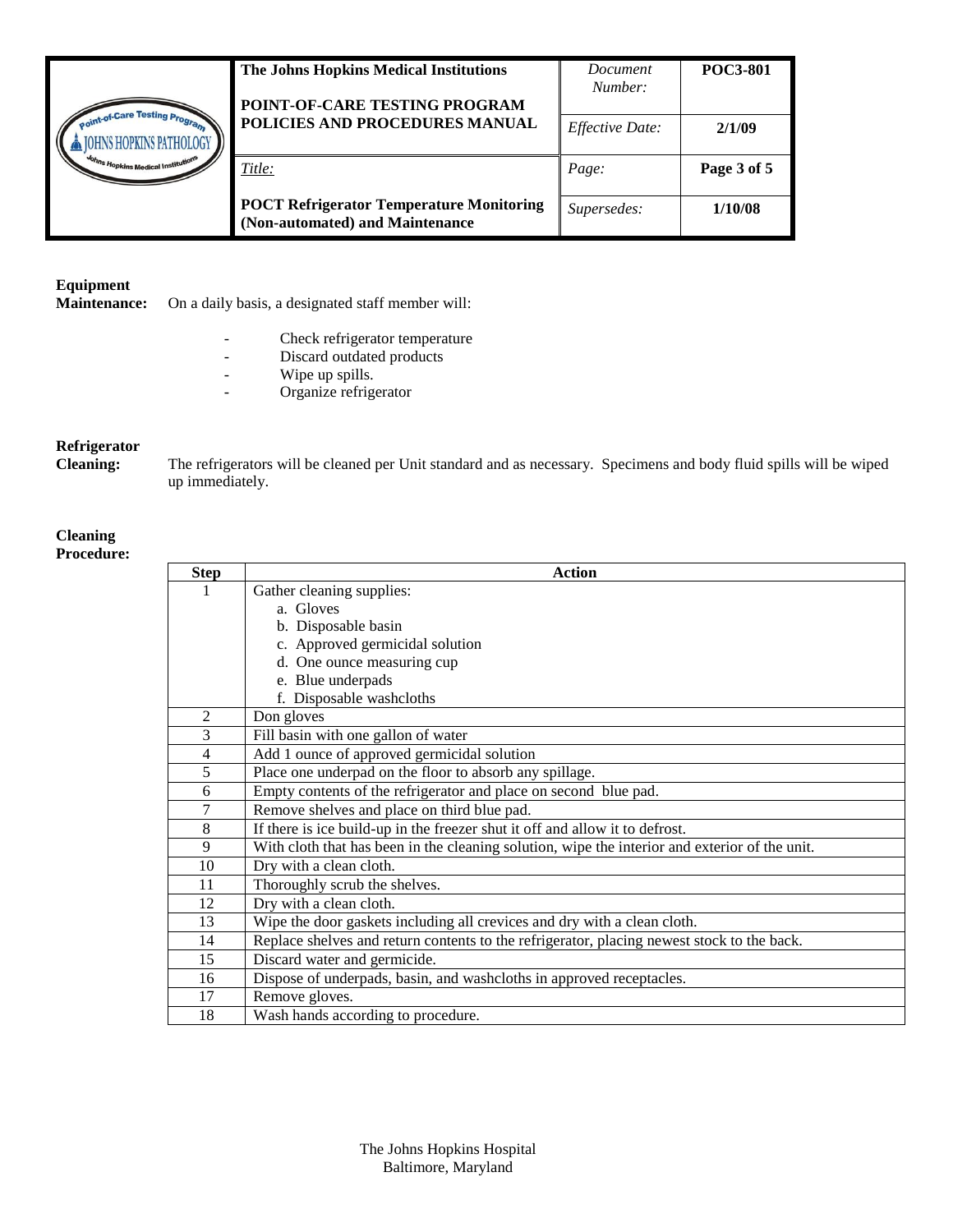|                                                         | The Johns Hopkins Medical Institutions<br>POINT-OF-CARE TESTING PROGRAM            | Document<br>Number: | <b>POC3-801</b> |
|---------------------------------------------------------|------------------------------------------------------------------------------------|---------------------|-----------------|
| int-of-Care Testing Pro<br><b>INS HOPKINS PATHOLOGY</b> | POLICIES AND PROCEDURES MANUAL                                                     | Effective Date:     | 2/1/09          |
| <sup>toh</sup> ns Hopkins Medical Institution           | Title:                                                                             | Page:               | Page 4 of 5     |
|                                                         | <b>POCT Refrigerator Temperature Monitoring</b><br>(Non-automated) and Maintenance | Supersedes:         | 1/10/08         |

| <b>Appendices:</b> | Appendix A  | EXAMPLE: POC3-801F: Refrigerator Temperature Log                                                                                               |
|--------------------|-------------|------------------------------------------------------------------------------------------------------------------------------------------------|
|                    | Appendix B  | BLANK: POC3-801F: Refrigerator Temperature Log                                                                                                 |
|                    | Appendix C  | <b>EXAMPLE: D.O.N. Policy 369: Refrigerator/Freezer Daily Monitoring Log</b><br>Min/Max/Thermometers for Units Closed on Weekends and Holidays |
|                    | Appendix D: | BLANK: D.O.N. Policy 369: Refrigerator/Freezer Daily Monitoring Log<br>Min/Max/Thermometers for Units Closed on Weekends and Holidays          |

**References:** The Johns Hopkins Hospital Nursing Practice and Organizational Manual Volume II; *Refrigerator and Freezer Temperature Monitoring, Maintenance and Cleaning in Clinical Areas,* Policy Number 369; Version 5/1/08.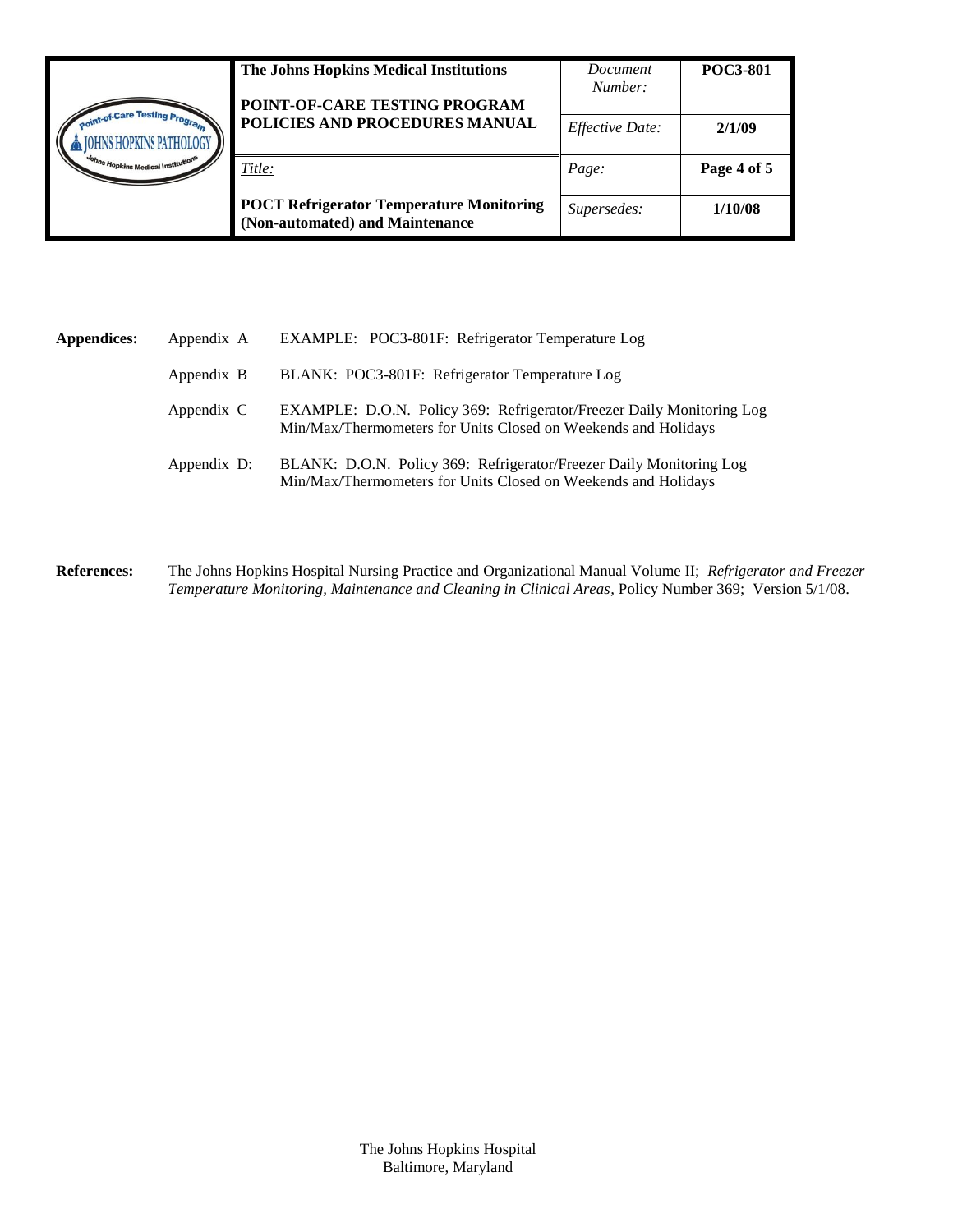# *APPENDIX A*

 $\overline{\phantom{0}}$ 



## **POC3-801F Refrigerator Temperature Log**

**Year:\_\_2008\_\_\_\_\_\_\_\_ Unit/Room:\_\_ROOM 200\_\_**

| Month: JANUARY | <b>Refrig SN#: RF230100_</b> |  |
|----------------|------------------------------|--|
|----------------|------------------------------|--|

|                  | Minimum Maximum                   |                 | <b>Current</b>             |                                                                                                         |               |                     |
|------------------|-----------------------------------|-----------------|----------------------------|---------------------------------------------------------------------------------------------------------|---------------|---------------------|
|                  |                                   |                 | Temp.                      |                                                                                                         |               |                     |
|                  | $\geq 2^{\circ}C$                 | ≤ 8°C           | $(2^{\circ} - 8^{\circ}C)$ |                                                                                                         | Unit          | Lab                 |
|                  | $ \text{DAY}  (\geq 36^{\circ}F)$ | $(46^{\circ}F)$ | $(36°-46°F)$ Initials      | <b>Comments / Actions Taken</b>                                                                         | <b>Review</b> | <b>Review</b>       |
| 1                | <b>HOLIDAY</b>                    |                 |                            |                                                                                                         | <b>PDF</b>    | 1/2/08 SKH-P        |
| $\boldsymbol{2}$ | $3^{\circ}C$                      | $5^{\circ}$ C   | $4^{\circ}C$               |                                                                                                         | <b>PDF</b>    | 1/2/08 SKH-P        |
| 3                | $3^{\circ}$ C                     | $6^{\circ}$ C   | $4^{\circ}C$               |                                                                                                         | <b>TSH</b>    | 1/3/08 SKH-P        |
| 4                | $4^{\circ}$ C                     | $9^{\circ}$ C   | $5^{\circ}$ C              | Stocked supplies 1/3/07 @ 1pm (Comment #1)                                                              | <b>TSH</b>    | 1/4/08 SKH-P        |
| 5                | <b>WEEKEND</b>                    |                 |                            |                                                                                                         | PDF           | 1/7/08 KD-PO        |
| 6                | <b>WEEKEND</b>                    |                 |                            |                                                                                                         | PDF           | $1/7/08$ KD-PO $\,$ |
| 7                | $3^{\circ}C$                      | $6^{\circ}$ C   | $4^{\circ}C$               |                                                                                                         | <b>PDF</b>    | 1/7/08 KD-PO        |
| 8                | $4^{\circ}$ C                     | $25^{\circ}$ C  | $25^{\circ}$ C             | Refrig. not in use. Problem not identifiable;                                                           | <b>TSH</b>    | 1/8/08 KD-PO        |
| $\boldsymbol{9}$ |                                   |                 |                            | Facilities notified 10am. Supplies moved to                                                             |               |                     |
| 10               |                                   |                 |                            | Refrig in Rm 212. (Comment #5)                                                                          |               |                     |
| 11               |                                   |                 |                            |                                                                                                         |               |                     |
| 12               |                                   |                 |                            |                                                                                                         |               |                     |
| 13               |                                   |                 |                            |                                                                                                         |               |                     |
| 14               |                                   |                 |                            |                                                                                                         |               |                     |
| 15               |                                   |                 |                            |                                                                                                         |               |                     |
| 16               |                                   |                 |                            |                                                                                                         |               |                     |
| 17               |                                   |                 |                            |                                                                                                         |               |                     |
| 18               |                                   |                 |                            |                                                                                                         |               |                     |
| 19               |                                   |                 |                            |                                                                                                         |               |                     |
| 20               |                                   |                 |                            |                                                                                                         |               |                     |
| 21<br>22         |                                   |                 |                            |                                                                                                         |               |                     |
| 23               |                                   |                 |                            |                                                                                                         |               |                     |
| 24               |                                   |                 |                            |                                                                                                         |               |                     |
| $\overline{25}$  |                                   |                 |                            |                                                                                                         |               |                     |
| 26               |                                   |                 |                            |                                                                                                         |               |                     |
| 27               |                                   |                 |                            |                                                                                                         |               |                     |
| 28               |                                   |                 |                            |                                                                                                         |               |                     |
| 29               |                                   |                 |                            |                                                                                                         |               |                     |
| 30               |                                   |                 |                            |                                                                                                         |               |                     |
| 31               |                                   |                 |                            |                                                                                                         |               |                     |
|                  |                                   |                 |                            | NOTE: If outside of Temp. range, note action taken in comment section and contact POCT Office. (5-2645) |               |                     |

#### **Comment/Action Codes:**

1. Inventoried/stocked/removed supplies

- 2. Removed overstock; ensured refrig. fan not blocked
- 3. Adjusted thermostat
- 4. Continue to monitor

5. Called Facilities/Maintenance - supplies moved to: \_\_\_\_\_\_\_\_\_\_\_\_\_\_\_\_\_ (location/refrig ID #)

**Rev. 6/19/07**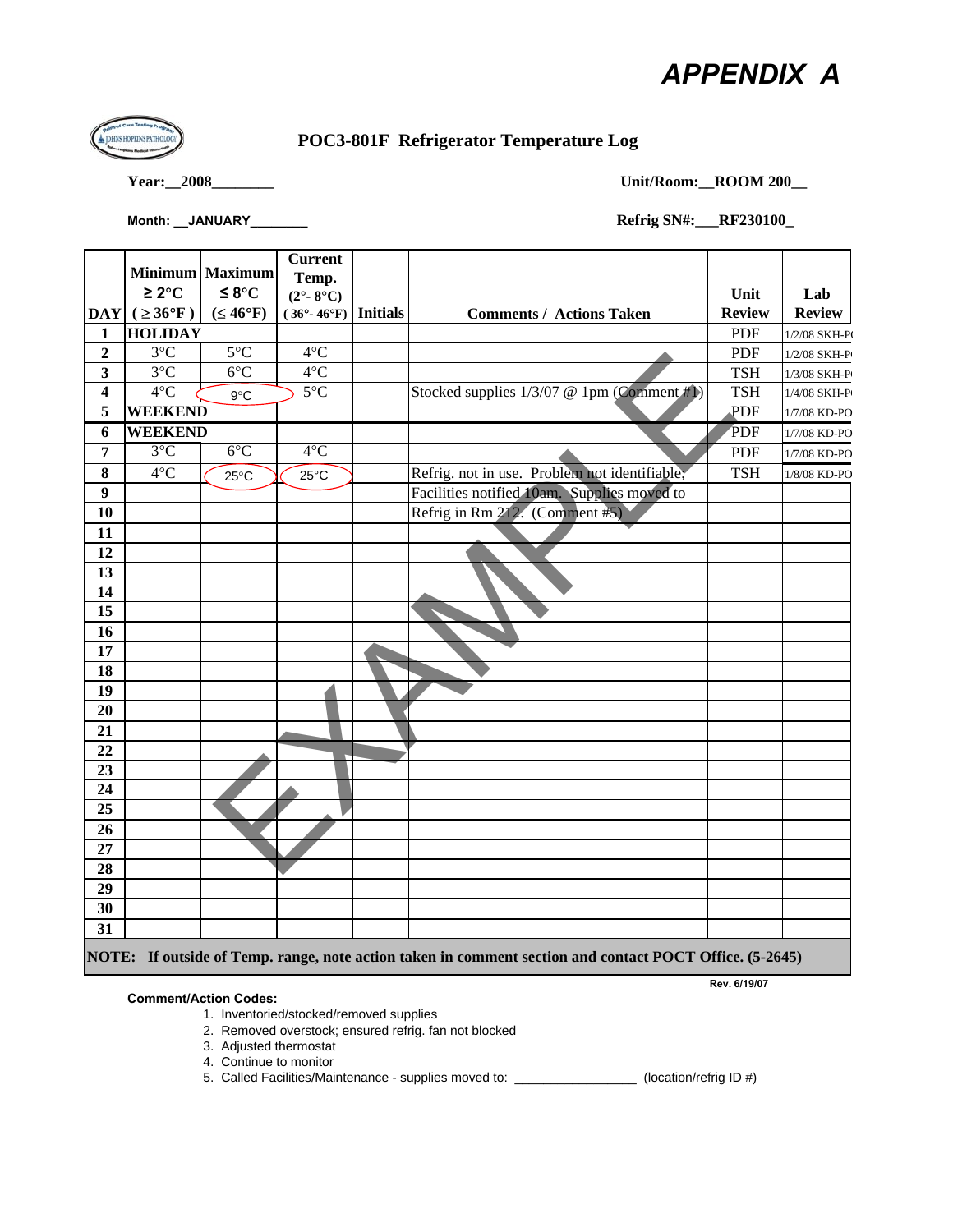

## **POC3-801F Refrigerator Temperature Log**

**Year:\_\_\_\_\_\_\_\_\_\_ Unit/Room:\_\_\_\_\_\_\_\_\_\_\_\_\_\_\_\_\_**

**Rev. 6/19/07**

**Month: \_\_\_\_\_\_\_\_\_\_ Refrig SN#:\_\_\_\_\_\_\_\_\_\_\_\_\_\_\_\_\_**

|                         |                        |                 | <b>Current</b>             |                                                                                                         |               |               |
|-------------------------|------------------------|-----------------|----------------------------|---------------------------------------------------------------------------------------------------------|---------------|---------------|
|                         |                        | Minimum Maximum | Temp.                      |                                                                                                         |               |               |
|                         | $\geq 2^{\circ}C$      | $≤$ 8 $°C$      | $(2^{\circ} - 8^{\circ}C)$ |                                                                                                         | Unit          | Lab           |
| <b>DAY</b>              | $( \geq 36^{\circ}F )$ | $(46^{\circ}F)$ | $(36°-46°F)$ Initials      | <b>Comments / Actions Taken</b>                                                                         | <b>Review</b> | <b>Review</b> |
| $\mathbf{1}$            |                        |                 |                            |                                                                                                         |               |               |
| $\overline{2}$          |                        |                 |                            |                                                                                                         |               |               |
| $\overline{\mathbf{3}}$ |                        |                 |                            |                                                                                                         |               |               |
| $\overline{\mathbf{4}}$ |                        |                 |                            |                                                                                                         |               |               |
| $\overline{\mathbf{5}}$ |                        |                 |                            |                                                                                                         |               |               |
| $\boldsymbol{6}$        |                        |                 |                            |                                                                                                         |               |               |
| $\overline{7}$          |                        |                 |                            |                                                                                                         |               |               |
| $\overline{\mathbf{8}}$ |                        |                 |                            |                                                                                                         |               |               |
| $\overline{9}$          |                        |                 |                            |                                                                                                         |               |               |
| $\overline{10}$         |                        |                 |                            |                                                                                                         |               |               |
| 11                      |                        |                 |                            |                                                                                                         |               |               |
| 12                      |                        |                 |                            |                                                                                                         |               |               |
| $\overline{13}$         |                        |                 |                            |                                                                                                         |               |               |
| $\overline{14}$         |                        |                 |                            |                                                                                                         |               |               |
| 15                      |                        |                 |                            |                                                                                                         |               |               |
| $\overline{16}$         |                        |                 |                            |                                                                                                         |               |               |
| 17                      |                        |                 |                            |                                                                                                         |               |               |
| $\overline{18}$         |                        |                 |                            |                                                                                                         |               |               |
| 19                      |                        |                 |                            |                                                                                                         |               |               |
| 20                      |                        |                 |                            |                                                                                                         |               |               |
| 21                      |                        |                 |                            |                                                                                                         |               |               |
| $\overline{22}$         |                        |                 |                            |                                                                                                         |               |               |
| 23                      |                        |                 |                            |                                                                                                         |               |               |
| 24                      |                        |                 |                            |                                                                                                         |               |               |
| 25                      |                        |                 |                            |                                                                                                         |               |               |
| $\overline{26}$         |                        |                 |                            |                                                                                                         |               |               |
| $\overline{27}$         |                        |                 |                            |                                                                                                         |               |               |
| 28                      |                        |                 |                            |                                                                                                         |               |               |
| 29                      |                        |                 |                            |                                                                                                         |               |               |
| $\overline{30}$         |                        |                 |                            |                                                                                                         |               |               |
| 31                      |                        |                 |                            |                                                                                                         |               |               |
|                         |                        |                 |                            | NOTE: If outside of Temp. range, note action taken in comment section and contact POCT Office. (5-2645) |               |               |

#### **Comment/Action Codes:**

1. Inventoried/stocked/removed supplies

- 2. Removed overstock; ensured refrig. fan not blocked
- 3. Adjusted thermostat
- 4. Continue to monitor

5. Called Facilities/Maintenance - supplies moved to: \_\_\_\_\_\_\_\_\_\_\_\_\_\_\_\_\_ (location/refrig ID #)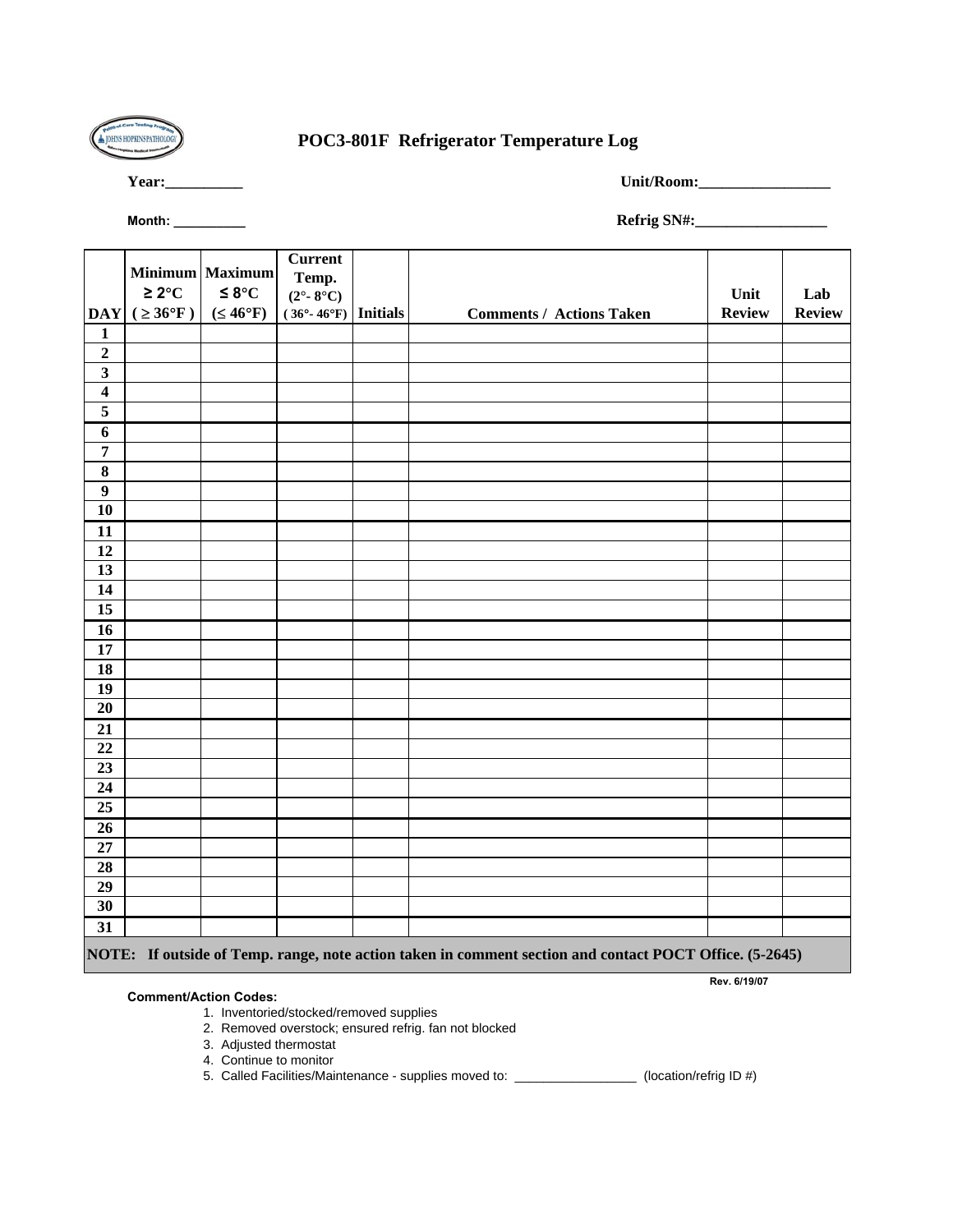# *APPENDIX C*

## THE JOHNS HOPKINS DEPARTMENT OF NURSING

APPENDIX C, #369 REFRIGERATOR AND FREEZER TEMPERATURE MONITORING POLICY

|                 |                                                                                                                                                                                                                                                                    |                |                | MIN/MAX/THERMOMETERS FOR UNITS CLOSED ON WEEKENDS AND HOLIDAYS                        |     |     | REFRIGERATOR/FREEZER<br><b>DAILY MONITORING LOG</b> |                                  |                   |                              |                                                                                                                                                                                                                                                                                                                                                                                                      |            |         |
|-----------------|--------------------------------------------------------------------------------------------------------------------------------------------------------------------------------------------------------------------------------------------------------------------|----------------|----------------|---------------------------------------------------------------------------------------|-----|-----|-----------------------------------------------------|----------------------------------|-------------------|------------------------------|------------------------------------------------------------------------------------------------------------------------------------------------------------------------------------------------------------------------------------------------------------------------------------------------------------------------------------------------------------------------------------------------------|------------|---------|
| C.              | <b>Corrective Action Key:</b><br>containing perishable patient food is greater than 8degrees C (46F) or less than -4 degrees Celsius (25F).<br>the disposition of the medications.<br>Contact Lab at ext. 5-2645 to determine the disposition of any POCT supplies |                |                |                                                                                       |     |     |                                                     |                                  |                   |                              | A. <b>Immediately</b> contact Facilities (5-8300) if refrigerator temperature holding medications, reagents, or specimen is greater than<br>8°C (46F), less than 2°C (36F), or freezer is greater than 0°C (32F) to determine problem or refrigerator temperature<br>B. Contact Pharmacy (3-7650) if the refrigerator that is out of range is used to store medications. A Pharmacist will determine |            |         |
| <b>MONTH</b>    | January                                                                                                                                                                                                                                                            |                |                | YEAR 20 <sup>08</sup>                                                                 |     |     |                                                     | LOCATION OF REFRIGERATOR/FREEZER |                   |                              | Room 200                                                                                                                                                                                                                                                                                                                                                                                             |            |         |
| Date            | Time                                                                                                                                                                                                                                                               |                |                | Refrig. Temp.<br>Med(2C to 8C)<br>Food(-4C to 8C)<br><sub>or</sub><br>Med(36F to 46F) |     |     | Freezer Temp.<br>(Below 0°C or 32°F)                |                                  | Corrective Action | (Circle Applicable Action(s) | Weekly<br>Cleaning                                                                                                                                                                                                                                                                                                                                                                                   | Initials   |         |
|                 |                                                                                                                                                                                                                                                                    | Min            | Max            | Food(25F to46)<br>Current                                                             | Min | Max | Current                                             | A                                | B                 | С                            |                                                                                                                                                                                                                                                                                                                                                                                                      |            |         |
| 1               |                                                                                                                                                                                                                                                                    |                | Holiday        |                                                                                       |     |     |                                                     | $\overline{A}$                   | $\overline{B}$    | C                            |                                                                                                                                                                                                                                                                                                                                                                                                      | PDF        |         |
| $\overline{2}$  |                                                                                                                                                                                                                                                                    | 3C             | 5 <sub>C</sub> | 4 <sub>C</sub>                                                                        |     |     |                                                     | Ā                                | B                 | $\mathsf{C}$                 |                                                                                                                                                                                                                                                                                                                                                                                                      | <b>TSH</b> |         |
| $\overline{3}$  |                                                                                                                                                                                                                                                                    | 3 <sub>C</sub> | 6C             | 4 <sub>C</sub>                                                                        |     |     |                                                     | A                                | B                 | Ċ                            |                                                                                                                                                                                                                                                                                                                                                                                                      | PDF        |         |
| 4               |                                                                                                                                                                                                                                                                    | 4C             | 9C             | 5C                                                                                    |     |     |                                                     | А                                | B                 | C                            | Stocked Supplies 1/3                                                                                                                                                                                                                                                                                                                                                                                 |            | @1pmTSH |
| 5               |                                                                                                                                                                                                                                                                    |                | WEEKEND        |                                                                                       |     |     |                                                     | $\mathsf{A}$                     | B                 | $\overline{\mathsf{C}}$      |                                                                                                                                                                                                                                                                                                                                                                                                      | PDF        |         |
| 6               |                                                                                                                                                                                                                                                                    |                | WEEKEND        |                                                                                       |     |     |                                                     | A                                | B                 | C                            |                                                                                                                                                                                                                                                                                                                                                                                                      | PDF        |         |
| 7               |                                                                                                                                                                                                                                                                    | 3C             | бC             | 4 <sub>C</sub>                                                                        |     |     |                                                     | A                                | B                 | $\mathsf{C}$                 |                                                                                                                                                                                                                                                                                                                                                                                                      | PDF        |         |
| 8               |                                                                                                                                                                                                                                                                    | 4C             | 25C            | 25C                                                                                   |     |     |                                                     | $\overline{A}$                   | B                 | C                            | Refrig not in use;                                                                                                                                                                                                                                                                                                                                                                                   |            |         |
| 9               |                                                                                                                                                                                                                                                                    |                |                |                                                                                       |     |     |                                                     | А                                | B                 | $\mathsf{C}$                 | Problem not identifiable;                                                                                                                                                                                                                                                                                                                                                                            |            |         |
| 10              |                                                                                                                                                                                                                                                                    |                |                |                                                                                       |     |     |                                                     | A                                | B                 | $\mathsf{C}$                 | Facilities notified 10am.                                                                                                                                                                                                                                                                                                                                                                            |            |         |
| 11              |                                                                                                                                                                                                                                                                    |                |                |                                                                                       |     |     |                                                     | A                                | B                 | C                            | Supplies moved to Refrig.                                                                                                                                                                                                                                                                                                                                                                            |            |         |
| 12              |                                                                                                                                                                                                                                                                    |                |                |                                                                                       |     |     |                                                     | A                                | B                 | C                            | in RM 212                                                                                                                                                                                                                                                                                                                                                                                            | TSH        |         |
| 13<br>14        |                                                                                                                                                                                                                                                                    |                |                |                                                                                       |     |     |                                                     | A                                | B                 | C<br>$\overline{C}$          |                                                                                                                                                                                                                                                                                                                                                                                                      |            |         |
| 15              |                                                                                                                                                                                                                                                                    |                |                |                                                                                       |     |     |                                                     | A<br>A                           | B<br>B            | $\mathsf C$                  |                                                                                                                                                                                                                                                                                                                                                                                                      |            |         |
| 16              |                                                                                                                                                                                                                                                                    |                |                |                                                                                       |     |     |                                                     | A                                | B                 | C                            |                                                                                                                                                                                                                                                                                                                                                                                                      |            |         |
| 17              |                                                                                                                                                                                                                                                                    |                |                |                                                                                       |     |     |                                                     | A                                | B                 | C                            |                                                                                                                                                                                                                                                                                                                                                                                                      |            |         |
| 18              |                                                                                                                                                                                                                                                                    |                |                |                                                                                       |     |     |                                                     | A                                | B                 | C                            |                                                                                                                                                                                                                                                                                                                                                                                                      |            |         |
| 19              |                                                                                                                                                                                                                                                                    |                |                |                                                                                       |     |     |                                                     | A                                | B                 | C                            |                                                                                                                                                                                                                                                                                                                                                                                                      |            |         |
| 20              |                                                                                                                                                                                                                                                                    |                |                |                                                                                       |     |     |                                                     | A                                | B                 | C                            |                                                                                                                                                                                                                                                                                                                                                                                                      |            |         |
| 21              |                                                                                                                                                                                                                                                                    |                |                |                                                                                       |     |     |                                                     | A                                | B                 | $\overline{C}$               |                                                                                                                                                                                                                                                                                                                                                                                                      |            |         |
| 22              |                                                                                                                                                                                                                                                                    |                |                |                                                                                       |     |     |                                                     | A                                | B                 | С                            |                                                                                                                                                                                                                                                                                                                                                                                                      |            |         |
| 23              |                                                                                                                                                                                                                                                                    |                |                |                                                                                       |     |     |                                                     | A                                | B                 | С                            |                                                                                                                                                                                                                                                                                                                                                                                                      |            |         |
| 24              |                                                                                                                                                                                                                                                                    |                |                |                                                                                       |     |     |                                                     | A                                | B                 | C                            |                                                                                                                                                                                                                                                                                                                                                                                                      |            |         |
| 25              |                                                                                                                                                                                                                                                                    |                |                |                                                                                       |     |     |                                                     | A                                | B                 | $\mathsf{C}$                 |                                                                                                                                                                                                                                                                                                                                                                                                      |            |         |
| 26              |                                                                                                                                                                                                                                                                    |                |                |                                                                                       |     |     |                                                     | A                                | B                 | C                            |                                                                                                                                                                                                                                                                                                                                                                                                      |            |         |
| $\overline{27}$ |                                                                                                                                                                                                                                                                    |                |                |                                                                                       |     |     |                                                     | A                                | B                 | $\mathsf C$                  |                                                                                                                                                                                                                                                                                                                                                                                                      |            |         |
| 28              |                                                                                                                                                                                                                                                                    |                |                |                                                                                       |     |     |                                                     | A                                | B                 | C                            |                                                                                                                                                                                                                                                                                                                                                                                                      |            |         |

C:\Documents and Settings\swyre1\Desktop\FY08\09 - 07\NPOM\369- Appendix C Nonautomated Refrig Monitoring Log for Units Closed on Weekends-Holidays final 10-1-07.doc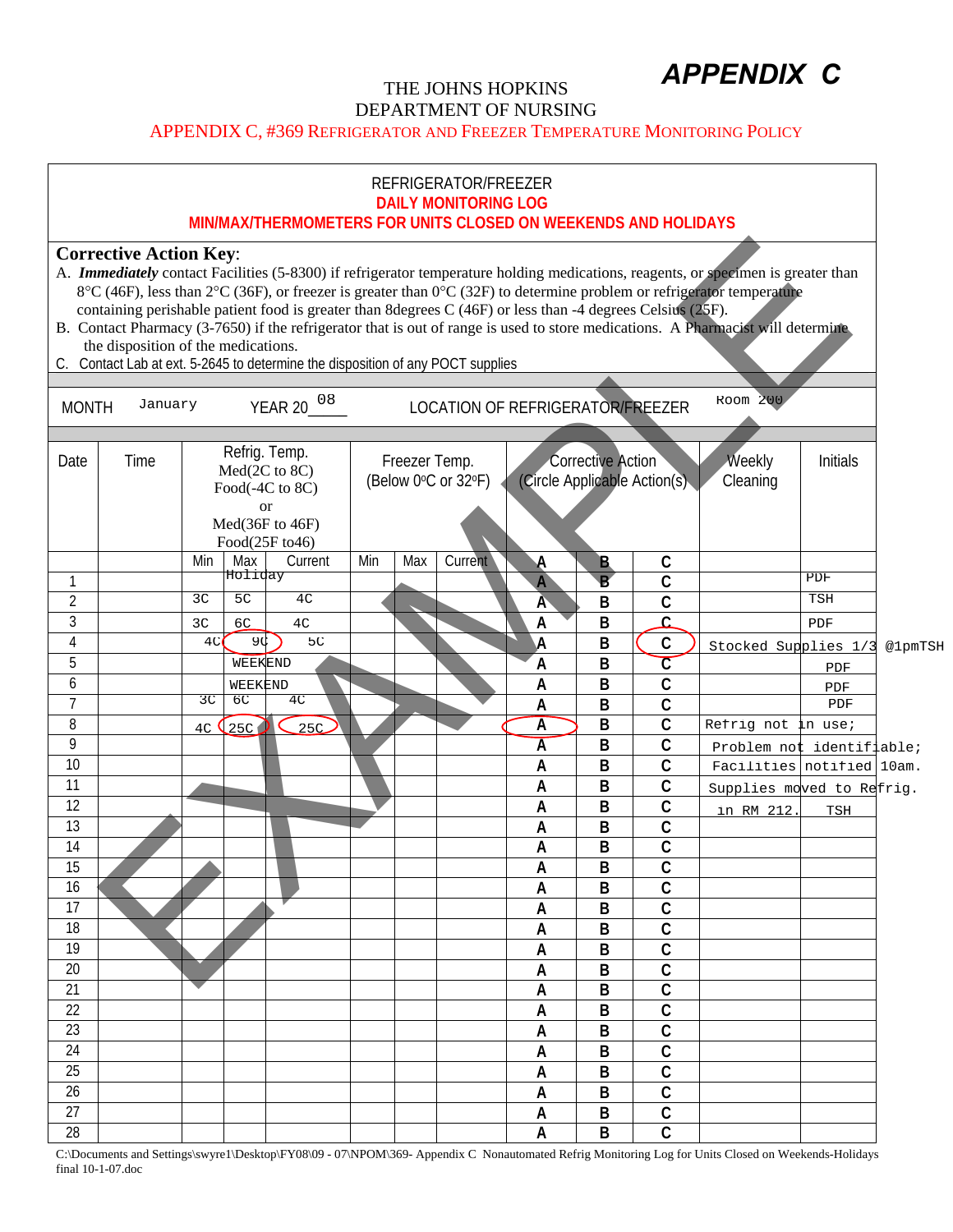### THE JOHNS HOPKINS DEPARTMENT OF NURSING APPENDIX C, #369 REFRIGERATOR AND FREEZER TEMPERATURE MONITORING POLICY

|                     |                                                                                                                                                                                                                                                                       |                                                                                              |     | MIN/MAX/THERMOMETERS FOR UNITS CLOSED ON WEEKENDS AND HOLIDAYS |     |                                      | REFRIGERATOR/FREEZER<br><b>DAILY MONITORING LOG</b> |                                  |                                                          |             |                                                                                                                                                                                                                                                                                                                                                                                               |                    |          |
|---------------------|-----------------------------------------------------------------------------------------------------------------------------------------------------------------------------------------------------------------------------------------------------------------------|----------------------------------------------------------------------------------------------|-----|----------------------------------------------------------------|-----|--------------------------------------|-----------------------------------------------------|----------------------------------|----------------------------------------------------------|-------------|-----------------------------------------------------------------------------------------------------------------------------------------------------------------------------------------------------------------------------------------------------------------------------------------------------------------------------------------------------------------------------------------------|--------------------|----------|
|                     | <b>Corrective Action Key:</b><br>containing perishable patient food is greater than 8degrees C (46F) or less than -4 degrees Celsius (25F).<br>the disposition of the medications.<br>C. Contact Lab at ext. 5-2645 to determine the disposition of any POCT supplies |                                                                                              |     |                                                                |     |                                      |                                                     |                                  |                                                          |             | A. Immediately contact Facilities (5-8300) if refrigerator temperature holding medications, reagents, or specimen is greater than<br>8°C (46F), less than 2°C (36F), or freezer is greater than 0°C (32F) to determine problem or refrigerator temperature<br>B. Contact Pharmacy (3-7650) if the refrigerator that is out of range is used to store medications. A Pharmacist will determine |                    |          |
| <b>MONTH</b>        |                                                                                                                                                                                                                                                                       |                                                                                              |     | <b>YEAR 20_____</b>                                            |     |                                      |                                                     | LOCATION OF REFRIGERATOR/FREEZER |                                                          |             |                                                                                                                                                                                                                                                                                                                                                                                               |                    |          |
| Date                | Time                                                                                                                                                                                                                                                                  | Refrig. Temp.<br>Med(2C to 8C)<br>Food(-4C to 8C)<br>or<br>Med(36F to 46F)<br>Food(25F to46) |     |                                                                |     | Freezer Temp.<br>(Below 0°C or 32°F) |                                                     |                                  | <b>Corrective Action</b><br>(Circle Applicable Action(s) |             |                                                                                                                                                                                                                                                                                                                                                                                               | Weekly<br>Cleaning | Initials |
|                     |                                                                                                                                                                                                                                                                       | Min                                                                                          | Max | Current                                                        | Min | Max                                  | Current                                             | Α                                | в                                                        | C           |                                                                                                                                                                                                                                                                                                                                                                                               |                    |          |
| $\mathbf{1}$        |                                                                                                                                                                                                                                                                       |                                                                                              |     |                                                                |     |                                      |                                                     | Α                                | B                                                        | C           |                                                                                                                                                                                                                                                                                                                                                                                               |                    |          |
| $\overline{2}$      |                                                                                                                                                                                                                                                                       |                                                                                              |     |                                                                |     |                                      |                                                     | A                                | B                                                        | $\mathsf c$ |                                                                                                                                                                                                                                                                                                                                                                                               |                    |          |
| $\mathbf{3}$        |                                                                                                                                                                                                                                                                       |                                                                                              |     |                                                                |     |                                      |                                                     | Α                                | B                                                        | C           |                                                                                                                                                                                                                                                                                                                                                                                               |                    |          |
| 4                   |                                                                                                                                                                                                                                                                       |                                                                                              |     |                                                                |     |                                      |                                                     | Α                                | B                                                        | C           |                                                                                                                                                                                                                                                                                                                                                                                               |                    |          |
| 5                   |                                                                                                                                                                                                                                                                       |                                                                                              |     |                                                                |     |                                      |                                                     | А                                | B                                                        | $\mathbf c$ |                                                                                                                                                                                                                                                                                                                                                                                               |                    |          |
| 6<br>$\overline{7}$ |                                                                                                                                                                                                                                                                       |                                                                                              |     |                                                                |     |                                      |                                                     | А                                | В                                                        | C<br>C      |                                                                                                                                                                                                                                                                                                                                                                                               |                    |          |
| 8                   |                                                                                                                                                                                                                                                                       |                                                                                              |     |                                                                |     |                                      |                                                     | A<br>A                           | B<br>В                                                   | C           |                                                                                                                                                                                                                                                                                                                                                                                               |                    |          |
| 9                   |                                                                                                                                                                                                                                                                       |                                                                                              |     |                                                                |     |                                      |                                                     | Α                                | B                                                        | C           |                                                                                                                                                                                                                                                                                                                                                                                               |                    |          |
| 10                  |                                                                                                                                                                                                                                                                       |                                                                                              |     |                                                                |     |                                      |                                                     | A                                | B                                                        | C           |                                                                                                                                                                                                                                                                                                                                                                                               |                    |          |
| 11                  |                                                                                                                                                                                                                                                                       |                                                                                              |     |                                                                |     |                                      |                                                     | Α                                | B                                                        | C           |                                                                                                                                                                                                                                                                                                                                                                                               |                    |          |
| 12                  |                                                                                                                                                                                                                                                                       |                                                                                              |     |                                                                |     |                                      |                                                     | A                                | B                                                        | C           |                                                                                                                                                                                                                                                                                                                                                                                               |                    |          |
| 13                  |                                                                                                                                                                                                                                                                       |                                                                                              |     |                                                                |     |                                      |                                                     | A                                | B                                                        | $\mathbf c$ |                                                                                                                                                                                                                                                                                                                                                                                               |                    |          |
| 14                  |                                                                                                                                                                                                                                                                       |                                                                                              |     |                                                                |     |                                      |                                                     | A                                | B                                                        | C           |                                                                                                                                                                                                                                                                                                                                                                                               |                    |          |
| 15                  |                                                                                                                                                                                                                                                                       |                                                                                              |     |                                                                |     |                                      |                                                     | А                                | B                                                        | C           |                                                                                                                                                                                                                                                                                                                                                                                               |                    |          |
| 16                  |                                                                                                                                                                                                                                                                       |                                                                                              |     |                                                                |     |                                      |                                                     | A                                | B                                                        | C           |                                                                                                                                                                                                                                                                                                                                                                                               |                    |          |
| 17                  |                                                                                                                                                                                                                                                                       |                                                                                              |     |                                                                |     |                                      |                                                     | Α                                | В                                                        | C           |                                                                                                                                                                                                                                                                                                                                                                                               |                    |          |
| 18                  |                                                                                                                                                                                                                                                                       |                                                                                              |     |                                                                |     |                                      |                                                     | A                                | В                                                        | C           |                                                                                                                                                                                                                                                                                                                                                                                               |                    |          |
| 19                  |                                                                                                                                                                                                                                                                       |                                                                                              |     |                                                                |     |                                      |                                                     | Α                                | В                                                        | C           |                                                                                                                                                                                                                                                                                                                                                                                               |                    |          |
| 20                  |                                                                                                                                                                                                                                                                       |                                                                                              |     |                                                                |     |                                      |                                                     | Α                                | B                                                        | C           |                                                                                                                                                                                                                                                                                                                                                                                               |                    |          |
| 21                  |                                                                                                                                                                                                                                                                       |                                                                                              |     |                                                                |     |                                      |                                                     | A                                | B                                                        | C           |                                                                                                                                                                                                                                                                                                                                                                                               |                    |          |
| 22                  |                                                                                                                                                                                                                                                                       |                                                                                              |     |                                                                |     |                                      |                                                     | А                                | B                                                        | С           |                                                                                                                                                                                                                                                                                                                                                                                               |                    |          |
| 23                  |                                                                                                                                                                                                                                                                       |                                                                                              |     |                                                                |     |                                      |                                                     | А                                | В                                                        | С           |                                                                                                                                                                                                                                                                                                                                                                                               |                    |          |
| 24                  |                                                                                                                                                                                                                                                                       |                                                                                              |     |                                                                |     |                                      |                                                     | А                                | В                                                        | С           |                                                                                                                                                                                                                                                                                                                                                                                               |                    |          |
| 25                  |                                                                                                                                                                                                                                                                       |                                                                                              |     |                                                                |     |                                      |                                                     | А                                | В                                                        | C           |                                                                                                                                                                                                                                                                                                                                                                                               |                    |          |
| 26                  |                                                                                                                                                                                                                                                                       |                                                                                              |     |                                                                |     |                                      |                                                     | А                                | В                                                        | C           |                                                                                                                                                                                                                                                                                                                                                                                               |                    |          |
| 27                  |                                                                                                                                                                                                                                                                       |                                                                                              |     |                                                                |     |                                      |                                                     | А                                | B<br>В                                                   | C<br>c      |                                                                                                                                                                                                                                                                                                                                                                                               |                    |          |
| 28<br>30            |                                                                                                                                                                                                                                                                       |                                                                                              |     |                                                                |     |                                      |                                                     | А<br>A                           | В                                                        | C           |                                                                                                                                                                                                                                                                                                                                                                                               |                    |          |
| 31                  |                                                                                                                                                                                                                                                                       |                                                                                              |     |                                                                |     |                                      |                                                     | A                                | B                                                        | C           |                                                                                                                                                                                                                                                                                                                                                                                               |                    |          |
|                     |                                                                                                                                                                                                                                                                       |                                                                                              |     |                                                                |     |                                      |                                                     |                                  |                                                          |             |                                                                                                                                                                                                                                                                                                                                                                                               |                    |          |

 $8/1/07$ 

I:\NPOM\Volume II\III - Protocols & Procedures\369- Appendix C Nonautomated Refrig Monitoring Log for Units Closed on Weekends-Holidays final 10-1-07.doc